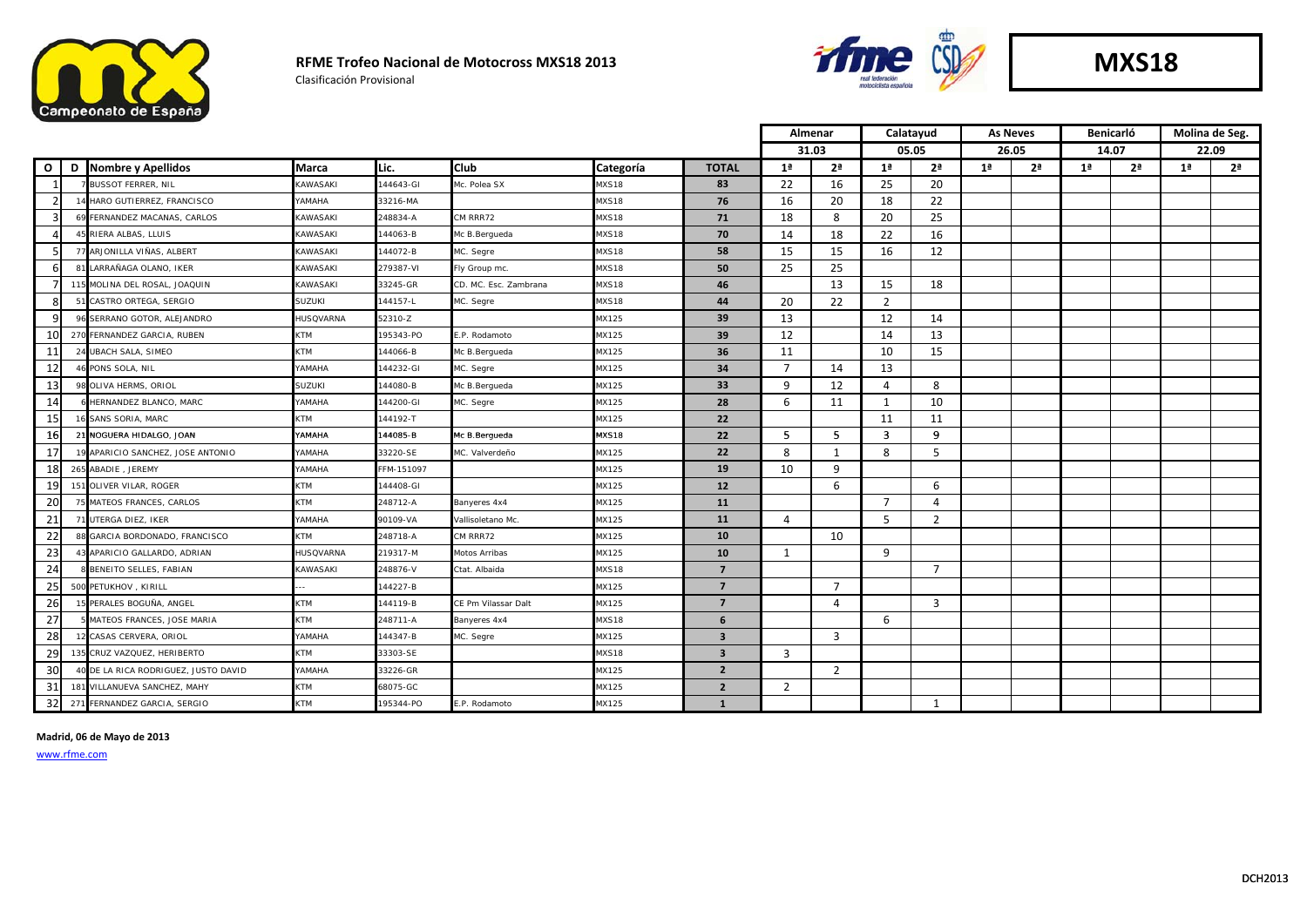

#### **RFME Copa de España de Motocross MX125 2013**

Clasificación Provisional



|              |   |                                      |                  |            |                      |                         | Almenar        |                | Calatayud      |                | <b>As Neves</b> |                | <b>Benicarló</b> |                | Molina de Seg. |                |
|--------------|---|--------------------------------------|------------------|------------|----------------------|-------------------------|----------------|----------------|----------------|----------------|-----------------|----------------|------------------|----------------|----------------|----------------|
|              |   |                                      |                  |            |                      |                         |                | 31.03          | 05.05          |                | 26.05           |                | 14.07            |                | 22.09          |                |
| $\mathbf{o}$ | D | <b>Nombre y Apellidos</b>            | <b>Marca</b>     | Lic.       | <b>Club</b>          | <b>TOTAL</b>            | 1 <sup>a</sup> | 2 <sup>a</sup> | 1 <sup>a</sup> | 2 <sup>a</sup> | 1 <sup>a</sup>  | 2 <sup>a</sup> | 1 <sup>a</sup>   | 2 <sup>a</sup> | 1 <sup>a</sup> | 2 <sup>a</sup> |
|              |   | PONS SOLA, NIL                       | <b>AMAHA</b>     | 144232-GI  | MC. Segre            | 69                      | 14             | 25             | 22             | 8              |                 |                |                  |                |                |                |
|              |   | 24 UBACH SALA, SIMEO                 | KTM              | 144066-B   | Mc B.Berqueda        | 68                      | 20             | $\overline{7}$ | 16             | 25             |                 |                |                  |                |                |                |
| 3            |   | 96 SERRANO GOTOR, ALEJANDRO          | HUSQVARNA        | 52310-Z    |                      | 67                      | 25             |                | 20             | 22             |                 |                |                  |                |                |                |
|              |   | 270 FERNANDEZ GARCIA, RUBEN          | KTM              | 195343-PO  | E.P. Rodamoto        | 67                      | 22             |                | 25             | 20             |                 |                |                  |                |                |                |
|              |   | 98 OLIVA HERMS, ORIOL                | <b>SUZUKI</b>    | 144080-B   | Mc B.Bergueda        | 64                      | 16             | 22             | 11             | 15             |                 |                |                  |                |                |                |
| 6            |   | 6 HERNANDEZ BLANCO, MARC             | AHAMAY           | 144200-GI  | MC. Segre            | 59                      | 13             | 20             | 10             | 16             |                 |                |                  |                |                |                |
| 7            |   | 19 APARICIO SANCHEZ, JOSE ANTONIO    | AHAMAY           | 33220-SE   | MC. Valverdeño       | 52                      | 15             | 10             | 14             | 13             |                 |                |                  |                |                |                |
| 8            |   | 151 OLIVER VILAR, ROGER              | KTM              | 144408-GI  |                      | 39                      | 3              | 14             | 8              | 14             |                 |                |                  |                |                |                |
| q            |   | 75 MATEOS FRANCES, CARLOS            | <b>KTM</b>       | 248712-A   | Banyeres 4x4         | 39                      | .5             | 9              | 13             | 12             |                 |                |                  |                |                |                |
| 10           |   | 71 UTERGA DIEZ, IKER                 | YAMAHA           | 90109-VA   | Vallisoletano Mc.    | 38                      | 12             | $\overline{4}$ | 12             | 10             |                 |                |                  |                |                |                |
| 11           |   | 16 SANS SORIA, MARC                  | KTM              | 144192-T   |                      | 36                      |                |                | 18             | 18             |                 |                |                  |                |                |                |
| 12           |   | 265 ABADIE, JEREMY                   | YAMAHA           | FFM-151097 |                      | 34                      | 18             | 16             |                |                |                 |                |                  |                |                |                |
| 13           |   | 43 APARICIO GALLARDO, ADRIAN         | <b>HUSQVARNA</b> | 219317-M   | Motos Arribas        | 33                      | 10             | $\overline{3}$ | 15             | 5              |                 |                |                  |                |                |                |
| 14           |   | 15 PERALES BOGUÑA, ANGEL             | KTM              | 144119-B   | CE Pm Vilassar Dalt  | 33                      | 9              | 13             |                | 11             |                 |                |                  |                |                |                |
| 15           |   | 88 GARCIA BORDONADO, FRANCISCO       | <b>KTM</b>       | 248718-A   | CM RRR72             | 25                      | $\overline{7}$ | 18             |                |                |                 |                |                  |                |                |                |
| 16           |   | 40 DE LA RICA RODRIGUEZ, JUSTO DAVID | YAMAHA           | 33226-GR   |                      | 25                      | 4              | 11             | 9              | 1              |                 |                |                  |                |                |                |
| 17           |   | 500 PETUKHOV, KIRILL                 |                  | 144227-B   |                      | 23                      | 8              | 15             |                |                |                 |                |                  |                |                |                |
| 18           |   | 181 VILLANUEVA SANCHEZ, MAHY         | KTM              | 68075-GC   |                      | 19                      | 11             | 8              |                |                |                 |                |                  |                |                |                |
| 19           |   | 271 FERNANDEZ GARCIA, SERGIO         | YAMAHA           | 195344-PO  | E.P. Rodamoto        | 17                      | 6              | $\overline{2}$ |                | 9              |                 |                |                  |                |                |                |
| 20           |   | 800 GEORGIEV, GEORGI SLAVOMIROV      | SUZUKI           | BMF-21048  |                      | 13                      |                |                | $\overline{7}$ | 6              |                 |                |                  |                |                |                |
| 21           |   | 12 CASAS CERVERA, ORIOL              | <b>AMAHA</b>     | 144347-B   | MC. Segre            | 12                      |                | 12             |                |                |                 |                |                  |                |                |                |
| 22           |   | 161 TOLEDO GUTIERREZ, ARTURO         | <b>AMAHA</b>     | 115721-TO  |                      | 9                       |                |                | $\overline{2}$ | $\overline{7}$ |                 |                |                  |                |                |                |
| 23           |   | ARRATIBEL HERRAN, IKER               | AHAMAY           | 279419-VI  | Mc. Gernika Off road | $\overline{7}$          |                | 1              | 6              |                |                 |                |                  |                |                |                |
| 24           |   | 444 TINOCO VALENZUELA, DANIEL        | HUSQVARNA        | 219338-M   | Motos Arribas        | $\overline{7}$          |                |                | 3              | 4              |                 |                |                  |                |                |                |
| 25           |   | 17 SUAREZ FERNANDEZ, MIGUEL ANGEL    | KTM              | 33253-SE   |                      | 6                       |                | 6              |                |                |                 |                |                  |                |                |                |
| 26           |   | 52 DOBLADO BARBA, JOSE               | YAMAHA           | 33231-H    | MC. Valverdeño       | 6                       | 1              | 5              |                |                |                 |                |                  |                |                |                |
| 27           |   | 121 GARCIA CAÑAS, MICHEL             | KTM              | 52235-TE   |                      | 5                       |                |                | 5              |                |                 |                |                  |                |                |                |
| 28           |   | 61 FERNANDEZ LOPEZ, ISMAEL           | YAMAHA           | 189413-CC  | Mc. Las Arenas       | $\overline{a}$          |                |                | $\overline{4}$ |                |                 |                |                  |                |                |                |
| 29           |   | 22 REMENTERIA MUNIOZGUREN, UNAI      | <b>SUZUKI</b>    | 279364-BI  | Mc. Gernika Off road | $\overline{\mathbf{3}}$ |                |                |                | 3              |                 |                |                  |                |                |                |
| 30           |   | 230 LASTRA TORRE, PABLO              | KTM              | 90046-VA   |                      | $\overline{2}$          |                |                |                | $\overline{2}$ |                 |                |                  |                |                |                |
| 31           |   | ROSELL ROMERO, JOAN DAVID            | YAMAHA           | 144082-B   |                      | $\overline{2}$          | 2              |                |                |                |                 |                |                  |                |                |                |
| 32           |   | CABELLO CABALLERO, RODRIGO           | <b>KTM</b>       | 219160-M   | Villarejo            | $\mathbf{1}$            |                |                | $\mathbf{1}$   |                |                 |                |                  |                |                |                |

**Madrid, 06 de Mayo de 2013**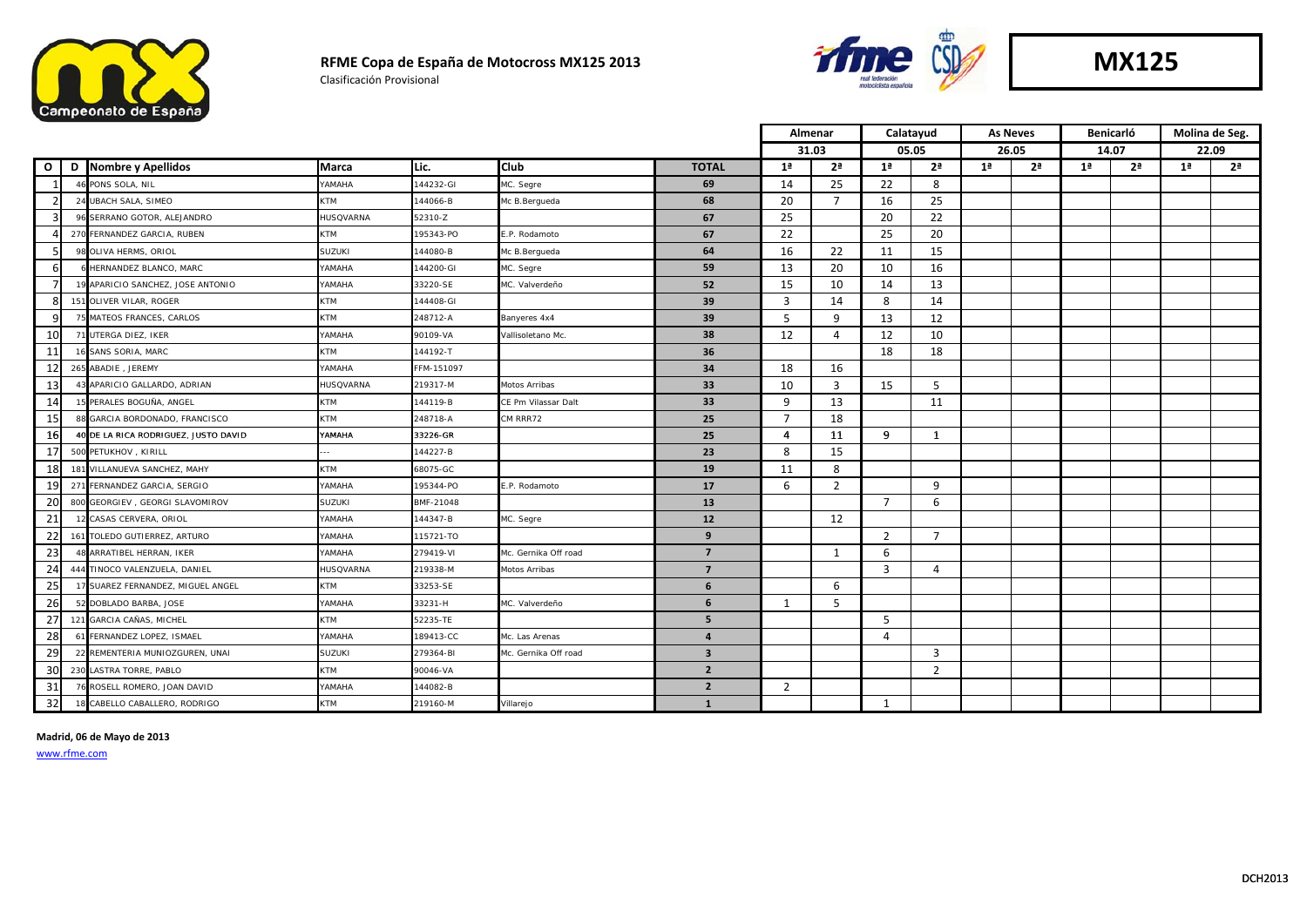

#### **RFME Campeonato de España de Motocross MX85 2013** Clasificación Provisional



**MX85**

|              |   |                                 |               |              | Almenar              |                         | Calatayud      |                | <b>As Neves</b> |                | Benicarló      |                | Osuna*         |                |                |                |
|--------------|---|---------------------------------|---------------|--------------|----------------------|-------------------------|----------------|----------------|-----------------|----------------|----------------|----------------|----------------|----------------|----------------|----------------|
|              |   |                                 |               |              |                      |                         |                | 31.03          |                 | 05.05          | 26.05          |                | 14.07          |                | 06.10          |                |
| $\mathbf{o}$ | D | Nombre y Apellidos              | Marca         | Lic.         | <b>Club</b>          | <b>TOTAL</b>            | 1 <sup>a</sup> | 2 <sup>a</sup> | 1 <sup>a</sup>  | 2 <sup>a</sup> | 1 <sup>a</sup> | 2 <sup>a</sup> | 1 <sup>a</sup> | 2 <sup>a</sup> | 1 <sup>a</sup> | 2 <sup>a</sup> |
|              |   | LUCAS SANZ, MARIO               | KTM           | 248789-A     | CM RRR72             | 80                      | 22             | 18             | 15              | 25             |                |                |                |                |                |                |
|              |   | 292 MARTIN IGLESIAS, BORJA      | KTM           | 33486-SE     | MC. Valverdeño       | 74                      | 16             | 20             | 16              | 22             |                |                |                |                |                |                |
|              |   | 77 SANTIN DE ARTEAGA, ALEX      | <b>KTM</b>    | 144109-B     | MC. Segre            | 68                      | 20             | 16             | 12              | 20             |                |                |                |                |                |                |
|              |   | 29 GOMEZ LOPEZ, SILVER          | <b>SUZUKI</b> | 145449-GI    | MC. Segre            | 65                      | 25             | 22             | $\overline{2}$  | 16             |                |                |                |                |                |                |
|              |   | 72 UBACH SALA, SALVADOR         | <b>KTM</b>    | 144068-B     | Mc B.Berqueda        | 59                      | 15             | 14             | 18              | 12             |                |                |                |                |                |                |
|              |   | 22 GIRONA ROCA, ALBERT          | <b>KTM</b>    | 144187-T     | MC. Segre            | 57                      | 18             | 25             | 14              |                |                |                |                |                |                |                |
|              |   | 219 SOTO GARCIA, PABLO          | <b>KTM</b>    | 195381-PO    |                      | 56                      | 13             | 13             | 22              | 8              |                |                |                |                |                |                |
|              |   | 19 JIMENEZ VILLALBA, DAVID      | KAWASAKI      | 219233-M     | Molareño & Conarpesa | 54                      | 10             | 10             | 20              | 14             |                |                |                |                |                |                |
|              | 6 | MARTINEZ NOGUEIRA, YAGO         | KTM           | 195386-PO    | MNM Movete Na Moto   | 51                      | 14             | 11             | 11              | 15             |                |                |                |                |                |                |
| 10           |   | 388 NOTARIO LOPEZ, SERGI        | KTM           | 144383-GI    | Mc. Polea SX         | 43                      |                |                | 25              | 18             |                |                |                |                |                |                |
| 11           |   | 4 OTERO SAEZ, ROBERTO           | KTM           | 144184-B     | CE Pm Vilassar Dalt  | 29                      |                | 6              | 13              | 10             |                |                |                |                |                |                |
| 12           |   | 60 TRIGO FERNANDEZ, ALONSO      | SUZUKI        | 219322-M     | Villarejo            | 29                      | 11             | $\overline{7}$ |                 | 11             |                |                |                |                |                |                |
| 13           |   | 30 PETRASHIN, TIMUR             | KTM           | 144302-B     |                      | 24                      | 9              | 15             |                 |                |                |                |                |                |                |                |
| 14           |   | <b>TARRAGONA SARRI, MARC</b>    | <b>KTM</b>    | 144526-L     | MC. Segre            | 21                      |                | 12             |                 | 9              |                |                |                |                |                |                |
| 15           |   | 47 PULIDO LORENTE, RUBEN        | KTM           | 219076-M     |                      | 21                      |                | 5              | 10              | 6              |                |                |                |                |                |                |
| 16           |   | 12 CALZADA LASO, SAUL           | <b>KTM</b>    | 85249-S      | Mc. RJ Sport         | 20                      |                | $\mathbf{Q}$   | $\overline{7}$  | $\overline{a}$ |                |                |                |                |                |                |
| 17           |   | 50 GAYA HERNANDEZ, JAUME        | <b>KTM</b>    | 144634-L     | MC. Segre            | 20                      | 8              | 4              | 8               |                |                |                |                |                |                |                |
| 18           |   | 57 SALES GIL, GUILLERMO         | SUZUKI        | 248946-V     |                      | 20                      | $\overline{7}$ | $\overline{2}$ | 6               | .5             |                |                |                |                |                |                |
| 19           |   | 327 TENRERO IZQUIERDO, CARLOS   | KTM           | 90026-VA     | Vallisoletano Mc.    | 17                      |                |                | 4               | 13             |                |                |                |                |                |                |
| 20           |   | 89 LLEDO DE HARO, ADRIA         | ÷.            | 248797-A     | MC Xarquin           | 16                      |                |                | $\mathbf{q}$    | $\overline{7}$ |                |                |                |                |                |                |
| 21           |   | 777 ARRIAZU HERNANDEZ, HUGO     | KTM           | 219107-M     | Sotobike             | 12                      | 12             |                |                 |                |                |                |                |                |                |                |
| 22           |   | GASCO MARTINEZ, JAN             | <b>KTM</b>    | 144600-B     | MC. Segre            | 11                      | -1             | 8              |                 | 2              |                |                |                |                |                |                |
| 23           |   | 31 OLAETA AGUIRRE, ALEXANDER    | <b>SUZUKI</b> | 279363-BI    | Mc. Gernika Off road | 9                       | 6              | 3              |                 |                |                |                |                |                |                |                |
| 24           |   | MARTINEZ GIL, ADRIAN            | <b>KTM</b>    | 219149-M     | Villarejo            | 8                       | $\Delta$       | 1              |                 | $\overline{3}$ |                |                |                |                |                |                |
| 25           |   | URAIN MARTIN, ASIER             | AHAMAY        | 144645-B     | MC. Segre            | 6                       | 5              |                |                 | 1              |                |                |                |                |                |                |
| 26           |   | FERRERES ALOU, JESUS            | KTM           | 65076-IB-AMP |                      | 5                       |                |                | 5               |                |                |                |                |                |                |                |
| 27           |   | <b>I MOMPART AÑAÑOS, RAMON</b>  | KTM           | 144427-B     | Mc St.Celoni         | $\overline{\mathbf{3}}$ |                |                | 3               |                |                |                |                |                |                |                |
| 28           |   | 83 CARRAL AMIGO, SERGIO         | <b>KTM</b>    | 90012-VA     |                      | $\overline{\mathbf{3}}$ | 3              |                |                 |                |                |                |                |                |                |                |
| 29           |   | FERRER CASTELLO, ANTONI         | KTM           | 55059-IB     |                      | $\overline{2}$          | $\overline{2}$ |                |                 |                |                |                |                |                |                |                |
| 30           |   | 92 HERNANDEZ ALVARADO, SANTIAGO | ÷.            | 219664-M     | Villarejo            | 1                       |                |                | 1               |                |                |                |                |                |                |                |

**Madrid, 06 de Mayo de 2013**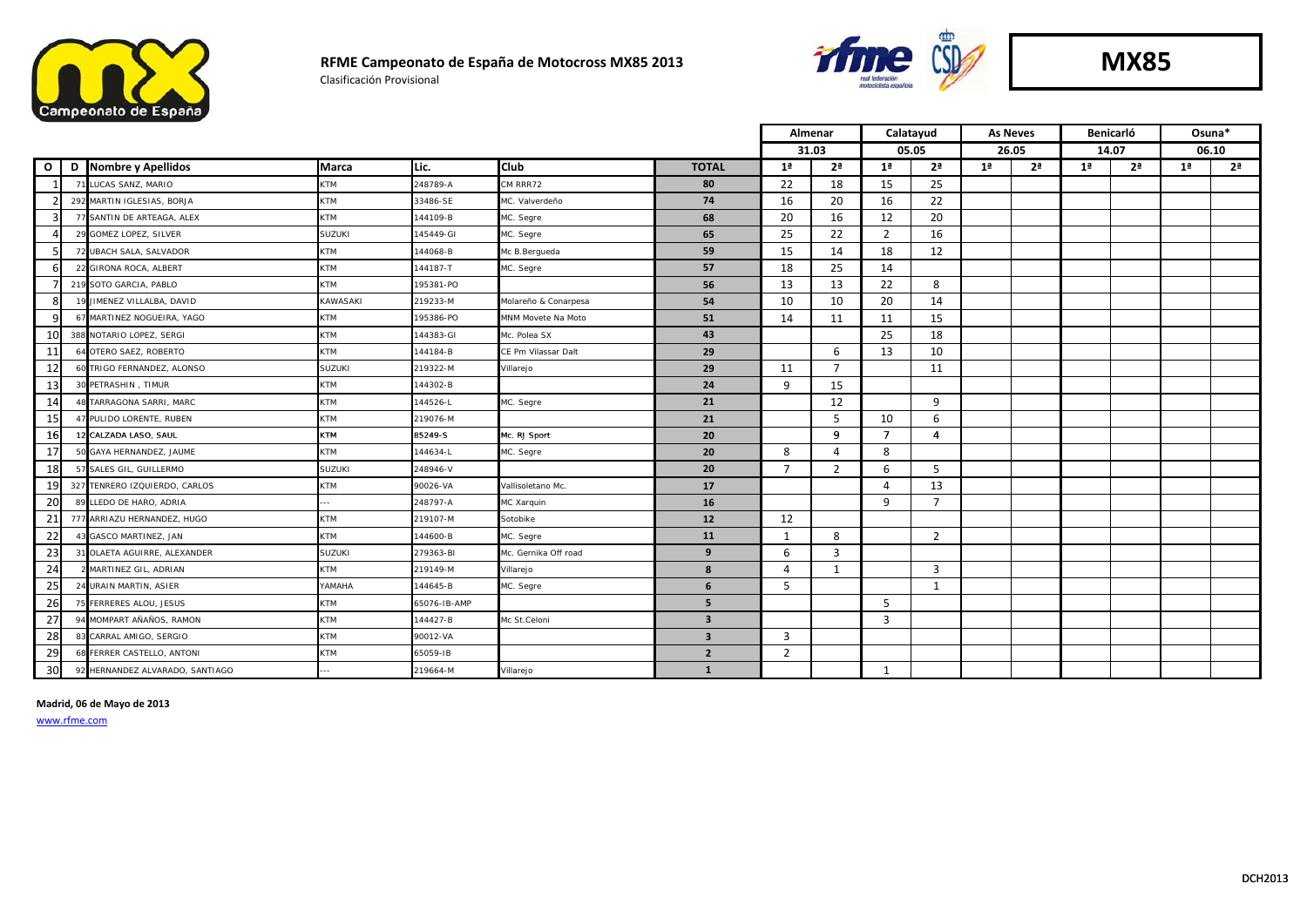

#### **RFME Trofeo Nacional de Motocross MX65 2013**

Clasificación Provisional



|              |   |                                    |                 |           |                      |                |                | Albaida        | Almenar        |                | Calatayud      |                | <b>As Neves</b> |                | Benicarló      |                |
|--------------|---|------------------------------------|-----------------|-----------|----------------------|----------------|----------------|----------------|----------------|----------------|----------------|----------------|-----------------|----------------|----------------|----------------|
|              |   |                                    |                 |           |                      |                | 17.02          |                | 31.03          |                | 05.05          |                | 26.05           |                | 14.07          |                |
| $\mathbf{o}$ | D | Nombre y Apellidos                 | Marca           | ILic.     | <b>I</b> Club        | <b>TOTAL</b>   | 1 <sup>a</sup> | 2 <sup>a</sup> | 1 <sup>a</sup> | 2 <sup>a</sup> | 1 <sup>a</sup> | 2 <sup>a</sup> | 1 <sup>a</sup>  | 2 <sup>a</sup> | 1 <sup>a</sup> | 2 <sup>a</sup> |
|              |   | 50 OLIVER VILAR, ORIOL             | KTM             | 144657-GI | Red Box S.M.         | 142            | 22             | 20             | 25             | 25             | 25             | 25             |                 |                |                |                |
|              |   | 284 TOMAS CASTILLO, ERIC           | <b>KTM</b>      | 144550-GI | MC. Segre            | 114            | 14             | 16             | 22             | 18             | 22             | 22             |                 |                |                |                |
|              |   | 17 KUCHEROV, NIKITA                | <b>KTM</b>      | 144322-B  | Mc VDB               | 114            | 16             | 22             | 20             | 20             | 18             | 18             |                 |                |                |                |
|              |   | 224 BRACERAS MARTINEZ, DAVID       | KTM             | 248723-A  | CM RRR72             | 101            | 25             | 25             | 18             | 22             |                | 11             |                 |                |                |                |
|              |   | 304 CONGOST AGUILERA, GERARD       | KTM             | 144115-GI | Mc VDB               | 99             | 20             | 12             | 12             | 15             | 20             | 20             |                 |                |                |                |
|              |   | 221 RAMOS CASASOLA, JORGE          | <b>KTM</b>      | 90000-VA  | Vallisoletano Mc.    | 88             | 18             | 15             | 16             | 16             | 16             | $\overline{7}$ |                 |                |                |                |
|              |   | 12 PAMIAS ROIG, MARC               | KTM             | 144086-T  | MC. Segre            | 65             | 5              | 10             | 13             | 13             | 10             | 14             |                 |                |                |                |
|              |   | 82 MANRIQUE AGUDO, RAFAEL          | KTM             | 219310-M  |                      | 62             |                | 14             | 14             | 12             | 6              | 16             |                 |                |                |                |
|              |   | 99 FONTOVA SALVIA, ALBERT          | <b>KTM</b>      | 144585-T  | MC. Segre            | 59             |                |                | 15             | 14             | 15             | 15             |                 |                |                |                |
| 10           |   | 272 OTERO PLANES, NICOLAS          | <b>KTM</b>      | 195358-PO | Mc. Dagan            | 57             | 13             | 13             | 9              | 9              | 13             |                |                 |                |                |                |
| 11           |   | <b>FARRES PLAZA, GUILLEM</b>       | KAWASAKI        | 144422-B  | Amy Torroella        | 54             | 9              | 4              | 11             | 8              | 14             | 8              |                 |                |                |                |
| 12           |   | 90 ANTOLIN CUERVO, MARC            |                 | 144277-B  | Mc St.Celoni         | 53             | 12             | $\overline{7}$ | 10             | 11             |                | 13             |                 |                |                |                |
| 13           |   | 5 HORTA POMBO, CAETANO XOSE        | KTM             | 195363-C  |                      | 41             | 10             | 11             |                |                | 11             | 9              |                 |                |                |                |
| 14           |   | 25 OLIVERAS BUSOMS, POL            | KTM             | 144532-GI | MC. Segre            | 39             | $\overline{7}$ | 2              | 8              | $\overline{7}$ | 5              | 10             |                 |                |                |                |
| 15I          |   | 117 WADE, EDDIE JAY                | <b>KTM</b>      | 248720-V  | CM RRR72             | 33             | 15             | 18             |                |                |                |                |                 |                |                |                |
| <b>16</b>    |   | 65 GIGLIOLI ROSA, ROBERTO          | <b>KAWASAKI</b> | 65121-IB  |                      | 30             | 4              | 5.             |                | 10             | $\overline{7}$ | 4              |                 |                |                |                |
| 17           |   | <b>COMELLAS SALA, GERARD</b>       | KTM             | 144451-B  | MC. Segre            | 29             |                | $\overline{3}$ | $\overline{7}$ | $\overline{2}$ | 12             | 5              |                 |                |                |                |
| 18           |   | 21 CASTAÑONDO VINUESA, BORJA       | KTM             | 279393-BI | Mc. Gernika Off road | 26             | 6              | 8              | 6              | 6              |                |                |                 |                |                |                |
| 19           |   | 88 MUÑOZ CHACON, IVAN              | KTM             | 219316-M  |                      | 21             |                |                |                |                | 9              | 12             |                 |                |                |                |
| 20           |   | 73 CANET ARDEVOL, EDGAR            | <b>KTM</b>      | 144074-B  | Mc. Polea SX         | 21             |                |                | 2              | 5              | 8              | 6              |                 |                |                |                |
| 21           |   | <b>IGLESIAS RUIZ, MANUEL JESUS</b> | KAWASAKI        | 33224-H   |                      | 20             | 11             | 9              |                |                |                |                |                 |                |                |                |
| 22           |   | 304 MORALES DOMINGUEZ, SERGIO      | $\sim$          | 65046-IB  | Mc. Felanitx         | 14             | 8              | 6              |                |                |                |                |                 |                |                |                |
| 23           |   | <b>6 PAVLIV, ILYA</b>              | <b>KTM</b>      | 144299-B  |                      | 10             |                |                | $\overline{3}$ | 1              | 3              | 3              |                 |                |                |                |
| 24           |   | 7 BOET SURROCA, POL                | <b>KTM</b>      | 144778-GI | Red Box S.M.         | 9              | 1              |                | 5              | $\overline{3}$ |                |                |                 |                |                |                |
| 25           |   | 1 ALBISUA FUENTES, GILEN           | KTM             | 279411-VI | Mc. Aiala            | 6              |                |                |                |                | 4              | $\overline{2}$ |                 |                |                |                |
| 26           |   | 112 COPPERWHEAT, OLIVER            | <b>KTM</b>      | 248721-A  | Ctat. Albaida        | 6              | $\overline{2}$ |                | 4              |                |                |                |                 |                |                |                |
| 27           |   | 24 CASAS TORRUELLA, ROGER          | KTM             | 144432-L  | MC. Segre            | 5              |                |                | $\mathbf{1}$   | 4              |                |                |                 |                |                |                |
| 28           |   | 791 BLAKE RICHARD, LUKE            | <b>KTM</b>      | 230304-MU |                      | $\overline{a}$ | 3              | 1              |                |                |                |                |                 |                |                |                |
| 29           |   | 199 ABELLAN GIL, EDGAR             | KTM             | 52367-HU  |                      | $\overline{2}$ |                |                |                |                | $\overline{2}$ |                |                 |                |                |                |
| 30           |   | 97 BALZARETTI ALVAREZ, SANTIAGO    | KTM             | 144733-B  |                      | $\mathbf{1}$   |                |                |                |                |                | 1              |                 |                |                |                |

**Madrid, 06 de Mayo de 2013**